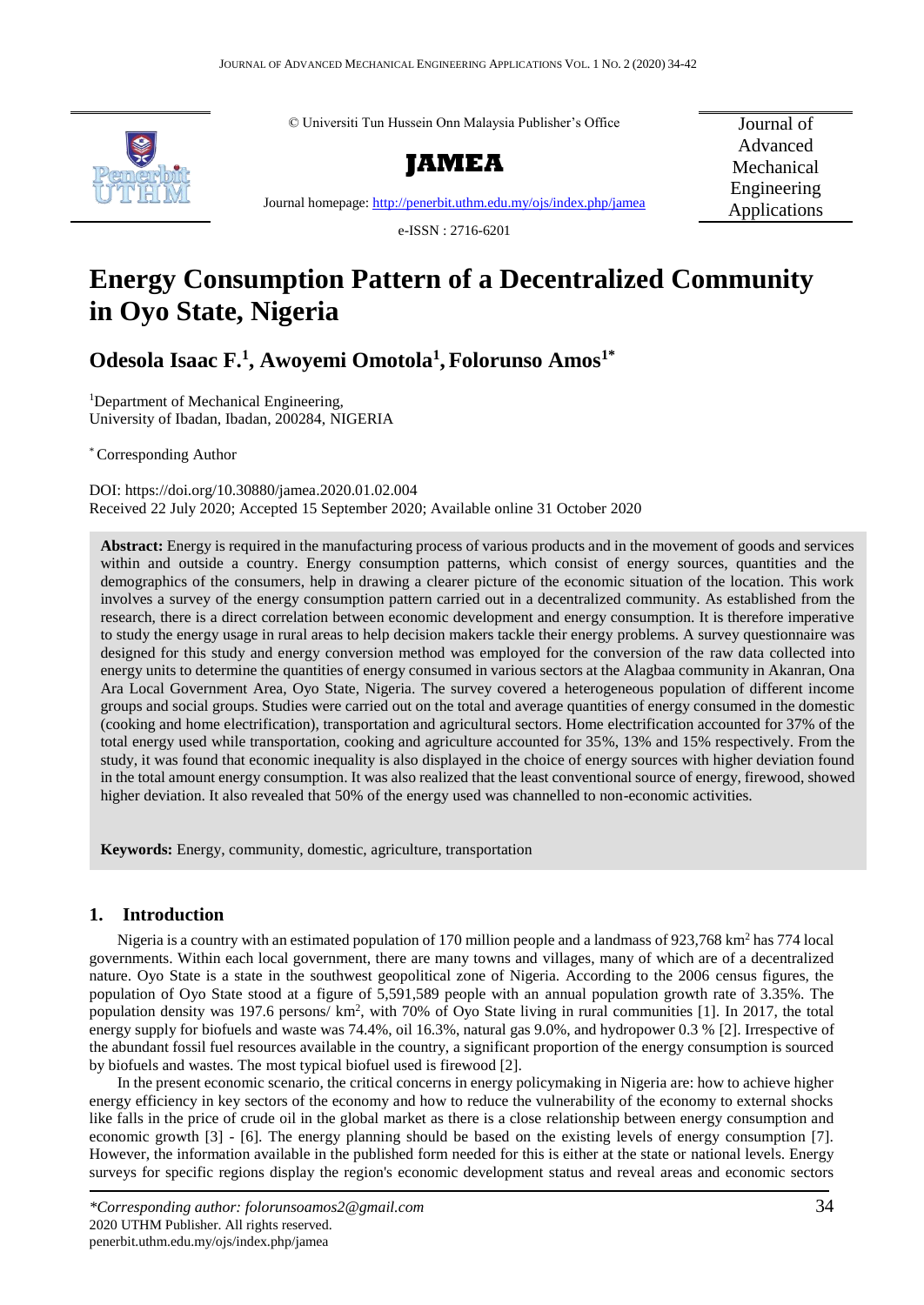where a government needs to channel more resources. Devadas [8] highlighted that regional developmental activities have to be based on detailed information from each sector. In his work, he drew attention to significant discrepancies between data collected from primary and secondary sources, justifying the need for a micro-level analysis. Hence, a detailed energy survey needs to be conducted by visiting and consulting the community's local people. This justifies the need for a study to be carried out to understand the domestic energy use patterns in various socioeconomic sectors.

The economic growth of a nation majorly depends on the rate of energy consumption, and this was initially studied by Kraft and Kraft [9], where it was eventually established that there is evidence of unidirectional causality from Gross National Product (GNP) to energy usage in the United States throughout 1947–1974. Energy policies must meet the energy demand by its appropriate energy supply to achieve sustainable economic growth and development. The successful implementation of an energy plan depends on an accurate estimation of energy demand and resource availability. Therefore, the study was initiated to establish energy consumption information from a household survey of the heterogeneous population of diverse income, education and social groups within the Alagbaa community in Oyo State. The total energy consumed in the domestic, transportation, and agricultural sectors was due to conventional and non-conventional energy sources. The results from this study are useful for national and regional energy policies leading to the technological and economic development of the rural sector.

In a research paper by Sachin et al. [10], it was realized that most energy planning exercises are carried out with aggregate data at the national level. The authors further stated that the successful implementation of an energy plan depends on an accurate estimation of energy demand and resource availability. The energy demand can be estimated based on the per capita energy needed by a region and can be used as the most appropriate basis for future estimation of energy requirements. The energy resource availability can be estimated based on available conversion technologies and methods.

Gbadebo and Okonkwo [4] investigate the relationship between energy consumption and the Nigerian economy from 1970 to 2005. The study applied the co-integration technique and the results derived infer that there exists a positive relationship between energy consumption and economic growth at the period. The study implies that increased energy consumption is a strong determinant of economic growth, as shown in other studies in different countries at different time intervals [3]. A similar conclusion was arrived at by studying Benin, Congo, Kenya and Zimbabwe from 1971 to 2011. A comparable conclusion can be concluded from studies carried out in Turkey and China [5, 6] where researchers investigated the existence of a long-term relationship between energy consumption and real Gross Domestic Product (GDP). The direction of causality from real GDP to energy consumption shows that the production of goods and services depends on energy consumption. This also leads to the causality of carbon dioxide  $(CO<sub>2</sub>)$  emissions. Omotor [11] also investigates the relationship between economic growth and energy consumption, where the Hsiao's Granger causality model was used to reveal any correlation. However, the researcher suggests that Nigeria's energy conservation policy would inhibit the country's economic growth.

The studies on energy consumption patterns and the available energy sources in selected rural areas of Benue State, Nigeria were assessed by Ibrahim and Ukwenya [12]. The rural population in the area relies more on fuelwood as their source of energy. It was estimated that the average daily fuelwood and kerosene consumption per household ranged between 9–20 kg and 0.02-0.1 liter, respectively. Through statistical methods, they discovered that the correlation coefficients between household size and quantities of fuelwood and kerosene consumed by respondents are 0.914 and 0.812, respectively with correlation are deemed statistically significant at the 5% probability level. It was suggested that solar energy systems need to be deployed to rural areas for efficient resource management and utilization. Furthermore, Li et al. [13] found out that energy consumption patterns differ from communities in different areas with different geographical characteristics. They conducted a study involving 371 rural households in different villages in the Loess hilly region of Gansu Province, China. The study revealed that access to different energy sources available in their locations and economic conditions influenced energy use.

A study was also carried out to examine the end-users attitude towards energy consumption. Olufemi et al. [14] have obtained and compare the data obtained from the prepaid and post-paid metering systems usage in low-income and highincome housing types located in the southwest of Nigeria. The results indicated that about 38% and 23% reduction in global warming and acidification potential are achieved by switching to prepaid meters for both income earners. Postpaid low-income earners utilized the highest energy (59.8 kW/hr) while the prepaid high-income earners had the minimum (31.1 KW/hr). The study was able to show that most consumers are accountable in terms of energy utilization with the introduction of the prepaid metering system. It was further observed that high-income earners demonstrated a lower propensity to reduce energy wastage due to the high energy demand associated with their lifestyle.

A study was conducted on the energy consumption pattern in India's rural and urban areas [15]. A case study was Rourkela, Sundergarh District of Odisha from 5-27th December 2013. The exercise was carried out from the humanities and social development perspective. Factors that determined the consumption of electrical energy of rural and urban areas, namely; imbalances in the price of electricity, household income, household size, possession of electrical and electronic gadgets and the climate predominant in the region were identified. It has been established that many researchers have made various contributions towards the determination of the energy consumption patterns of regions in different parts of the world including Nigeria. To this effect, different approaches and methods have been adopted. However, there is still a knowledge gap as very little has been done in the rural communities in Oyo state. The energy data provided for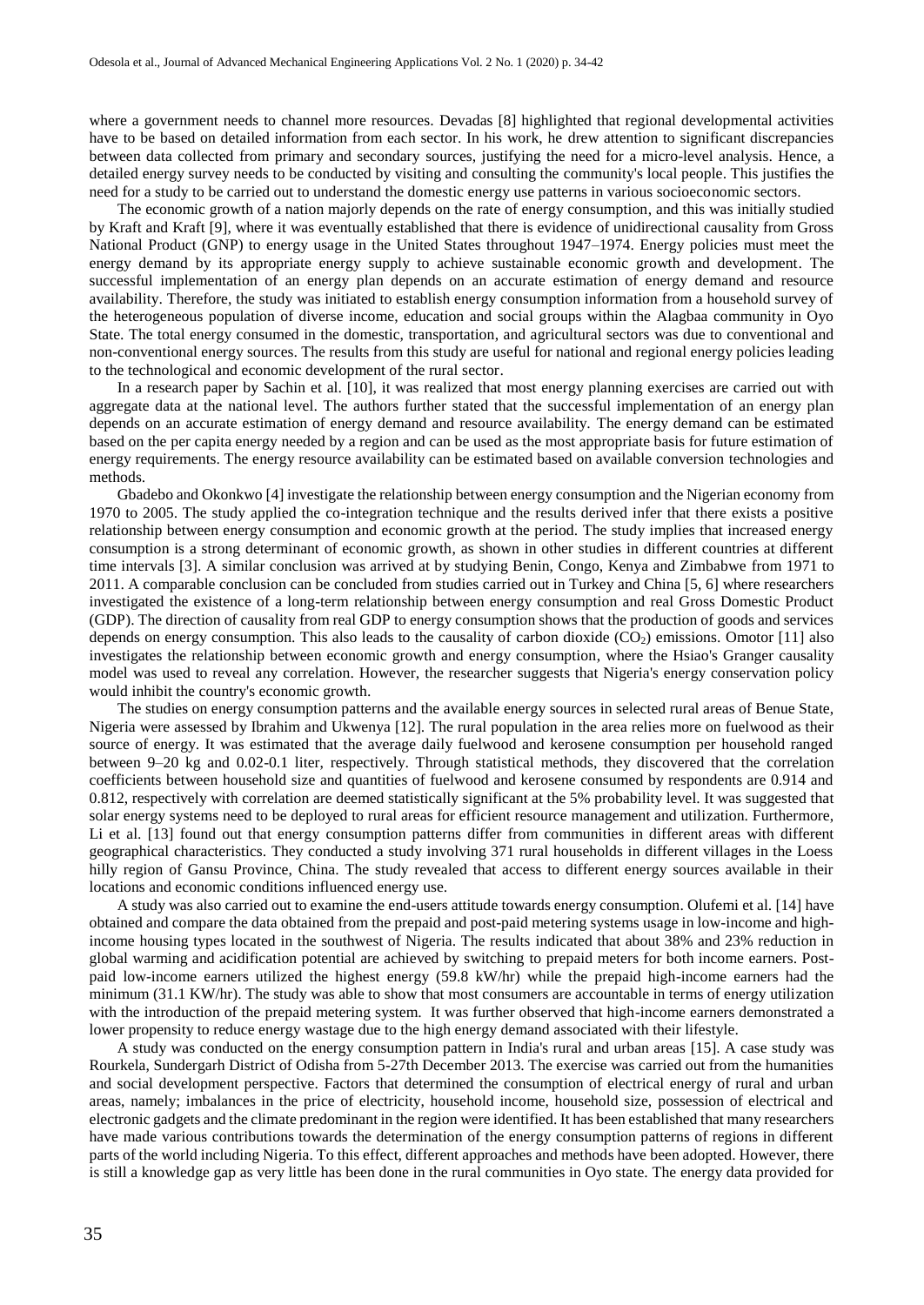the country is available at the national, state and local government levels. This setback is a strong motivation for this study.



**Fig. 1 - Map of Oyo State showing the study area**

#### **2. Methodology**

The decentralized community selected for the present work is Alagbaa village, in Akanran town, Ona Ara Local Government Area of Oyo State, Nigeria as shown in Figure 1. It is located 5.8 km from Ibadan in the southeast direction. The community of approximately 3000 inhabitants has a heterogeneous population belonging to various income and social groups (Table 1). An energy survey was carried out in September 2015, where this period corresponds to the tropical wet season, which occurs from March to October [16].

| <b>Description</b>        | Comment                                                                                                                                                                           |
|---------------------------|-----------------------------------------------------------------------------------------------------------------------------------------------------------------------------------|
| Human population          | 3000                                                                                                                                                                              |
| Animals present           | Dogs, fowls, goats, rams $(150, 2500, 300, 150)$ respectively                                                                                                                     |
| Energy resources present  | Conventional energy sources like petrol, diesel, kerosene and cooking gas<br>(LPG), and non-conventional energy sources like charcoal, firewood,<br>electricity and solar energy. |
| Employment                | Farming, welding, teaching, driving, etc.                                                                                                                                         |
| Major crop types          | Cassava, corn, plantain, banana, yam, leafy vegetables                                                                                                                            |
| Drinking water resources  | Drinking water obtained from well, non-drinking water obtained from a<br>stream                                                                                                   |
| Schools/churches/mosques/ | Alagbaa Community Grammar School, St. James Primary School, No                                                                                                                    |
| police stations/etc.      | police station                                                                                                                                                                    |

**Table 1 - Features of Alagbaa community, Akanran, from the survey conducted**

Using a survey questionnaire method of data collection, random sampling was used for selecting the respondents for the data. This was done using a door-to-door approach (140 households) to obtain the total amount of energy used from the various energy sources available in the village. The energy data obtained were categorized into the domestic, transportation and agricultural sectors. The domestic sector has been further subdivided into cooking, and household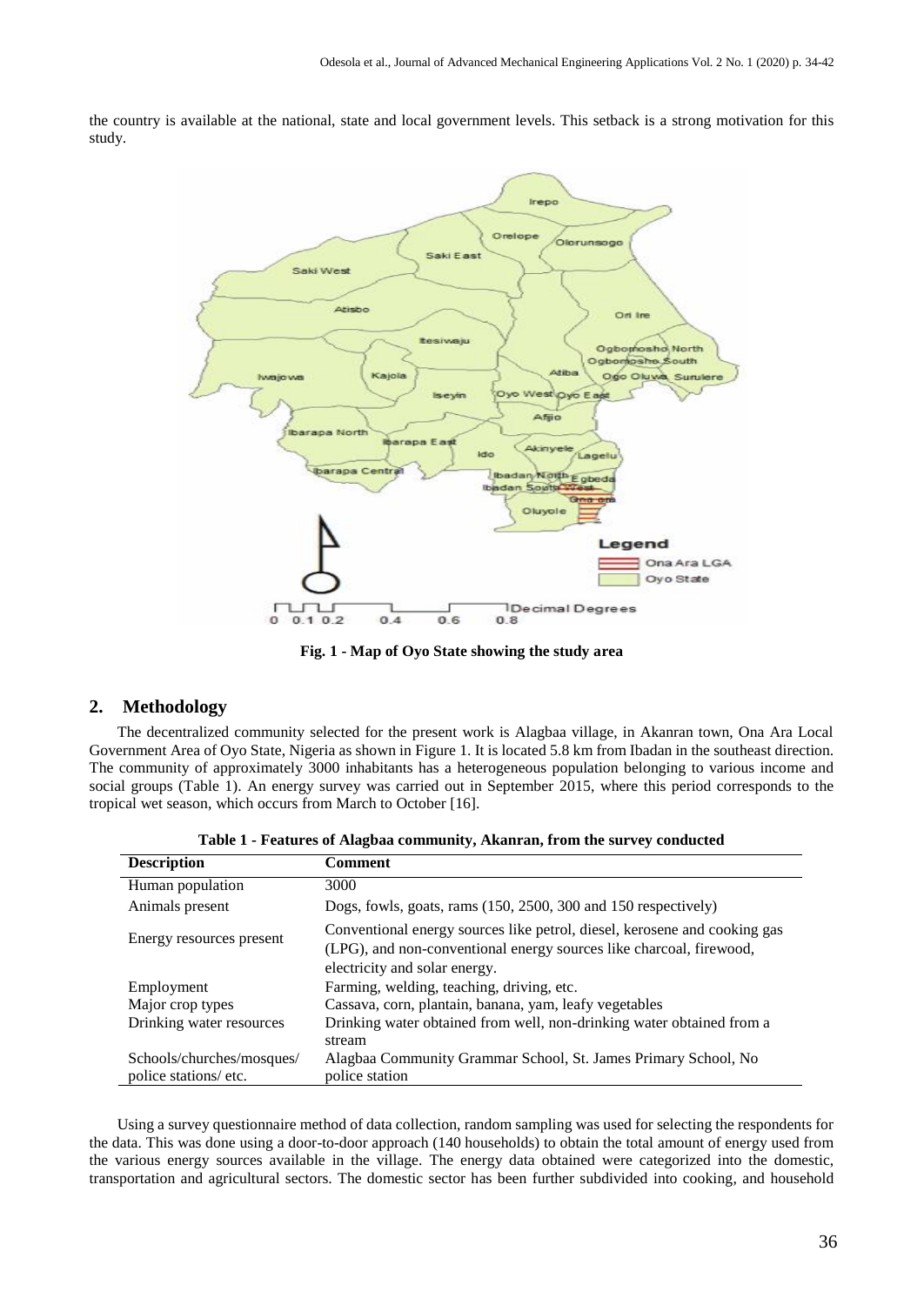electrification, representing the energy used to power the household's electrical appliances. Energy conversion methods were used to convert the raw data from the survey into energy units (Tables 2 and 3). The sum, average, maximum and minimum, and standard deviation were obtained from energy used under the various sectors.

The average quantities of energy consumed in the domestic, transportation and agricultural sectors along with the standard deviation were determined using the following equations:

$$
\mu = \frac{\sum x}{N} \tag{1}
$$

where,  $\sum x$  denotes the summation of all data points and N is the number of data points. The population standard deviation is given as follows:

$$
\sigma = \sqrt{\frac{1}{N} \sum_{i=1}^{N} (x_i - \mu)^2}
$$
 (2)

where  $\sigma$  is the standard deviation,  $x_i$  is the individual x data points and  $\mu$  is the population average. The sample standard deviation, *s* is calculated using the following formula:

$$
s = \sqrt{\frac{1}{N-1} \sum_{i=1}^{N} (x_i - \bar{x})^2}
$$
 (3)

| <b>Table 2 - Conversion factors for energy units</b> |                                                  |                                |                        |       |             |  |  |  |  |  |
|------------------------------------------------------|--------------------------------------------------|--------------------------------|------------------------|-------|-------------|--|--|--|--|--|
| <b>UNITS</b>                                         | (MJ)                                             | <b>KWH</b>                     | <b>KgSKE</b>           | KgOE  | <b>MCal</b> |  |  |  |  |  |
| 1MJ                                                  | 1.000                                            | 0.278                          | 0.034                  | 0.024 | 0.239       |  |  |  |  |  |
| 1KWh                                                 | 3.600                                            | 1.000                          | 0.123                  | 0.086 | 0.860       |  |  |  |  |  |
| 1KgSKE                                               | 29.310                                           | 8.140                          | 1.000                  | 0.700 | 7.000       |  |  |  |  |  |
| 1KgOE                                                | 41.910                                           | 11.630                         | 1.430                  | 1.000 | 10.010      |  |  |  |  |  |
| 1MCal                                                | 4.187                                            | 1.163                          | 0.143                  | 0.100 | 1.000       |  |  |  |  |  |
| $\mathbf{r}$<br>$\sim$                               | <b>Production A <i>A A A A A A A A A A A</i></b> | $\mathbf{r}$<br>$\blacksquare$ | $\mathbf{D}$ $(0.000)$ |       |             |  |  |  |  |  |

Source: Bioenergy Data, Austria Biomass Association Basic (2000)

Note: MJ = Megajoule, Kwh=kilowatt hour, KgSKE = kilogram coal equivalent, Kg OE = kilogram oil equivalent, Mcal = Magacalone

**Table 3 – Energy Conversion Method. Source: <sup>1</sup> [17], <sup>2</sup> [18], 3 [19], 4 [20], 5 [21].**

| <b>Energy Source</b>      | Methodology                                                                                  |
|---------------------------|----------------------------------------------------------------------------------------------|
| Petrol <sup>1</sup>       | 34.20 MJ/L                                                                                   |
| Diesel <sup>1</sup>       | 38.60MJ/L                                                                                    |
| Kerosene <sup>1</sup>     | 36.60 MJ/L                                                                                   |
| LPG <sup>1</sup>          | 49.50MJ/kg/L                                                                                 |
| Firewood <sup>1</sup>     | $16.20$ MJ/kg                                                                                |
| Charcoal <sup>2</sup>     | 30.00 MJ/kg                                                                                  |
| Electricity <sup>3</sup>  | Monthly fixed charges = $\text{N625.00}$ ; Charge per kW·h = $\text{N18.00}$                 |
| Solar <sup>4</sup>        | Daily solar radiation in the community and its environs in September = $12.80 \text{MJ/m}^2$ |
| Human labour <sup>5</sup> | (a) Adult men Man-hour 1.96 MJ/hr                                                            |
|                           | (b) Women Woman-hour 1.57 MJ/hr $(1$ Adult woman = 0.8 adult man)                            |
|                           | (c) Children Child-hour $0.98$ MJ/hr $(1 \text{ child} = 0.50$ adult man)                    |

#### **3. Results**

A total of 140 households were surveyed in this study. The households are of heterogeneous background: households of different populations, employed in different economic sectors, comprising different age groups and educational attainment levels. The energy sources used to perform tasks in the community include kerosene, gasoline, diesel,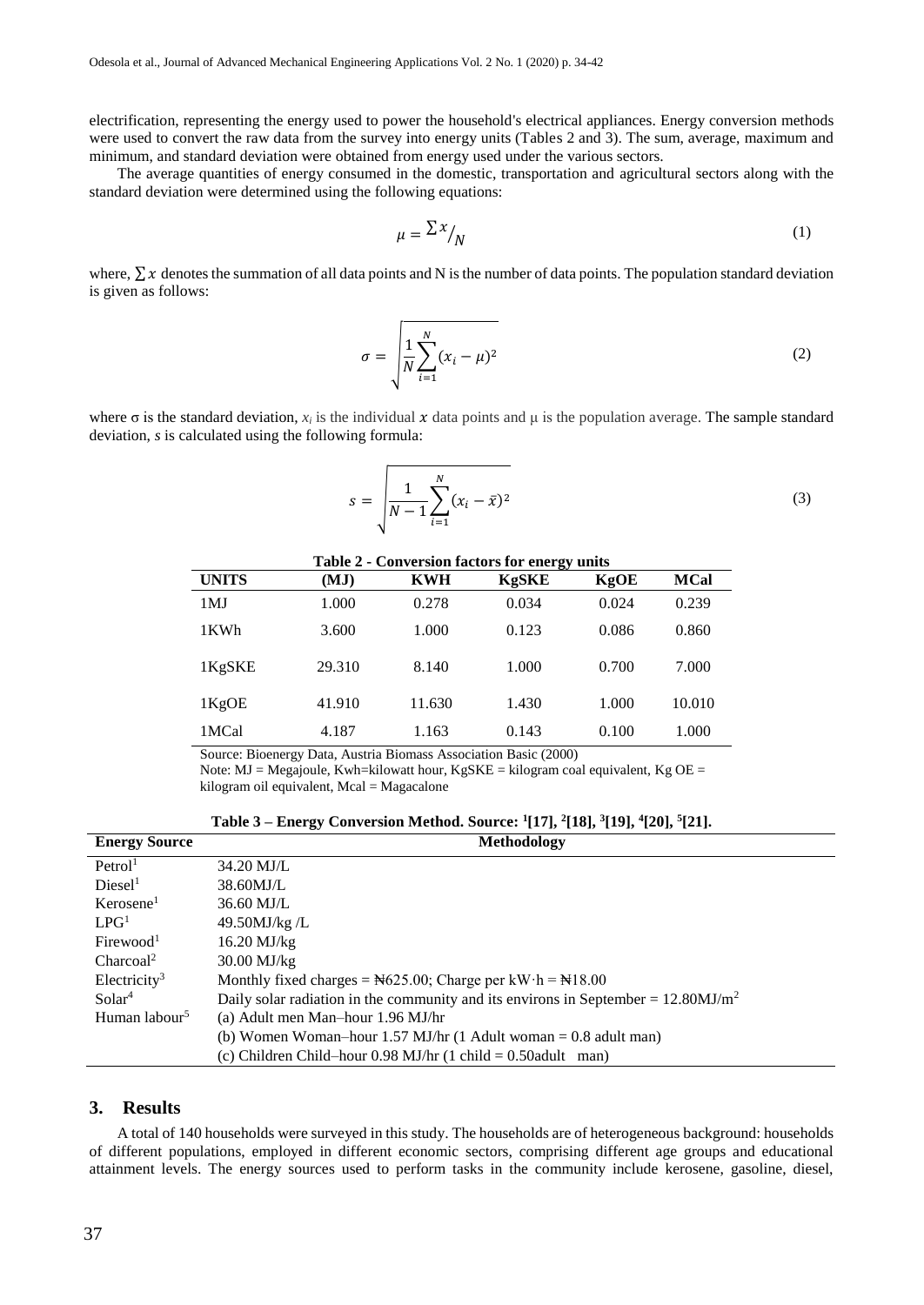Liquefied Petroleum Gas (LPG), firewood, charcoal, solar, electricity, and energy from human labour. The total energy consumed and the consumption patterns in the domestic sector (cooking and house electrification), transportation, and agricultural sectors were calculated from the analysis carried out. The ratios and amounts of different energy sources and how much they were used in different community sectors were estimated.

The total energy used daily by the households surveyed is 24362 MJ. The average daily energy used per household is 174 MJ, while the minimum and maximum energy used stood at 18.95 MJ and 539.28 MJ as shown in Table 4 below.

| Table 4 - Daily energy consumption in Alagbaa community |              |                     |          |           |                       |  |  |  |
|---------------------------------------------------------|--------------|---------------------|----------|-----------|-----------------------|--|--|--|
|                                                         | Minimum (MJ) | <b>Maximum (MJ)</b> | Sum (MJ) | Mean (MJ) | <b>Std. Deviation</b> |  |  |  |
| <b>Energy Consumption</b>                               | 18.95        | 539.28              | 24362.03 | 174.01    | 91.25                 |  |  |  |

# **3.1. Energy consumption pattern**

The description of the energy used in the following sectors: Domestic (cooking, house electrification), transportation, and agriculture are shown in Table 5 below and further described in the sub-sections below.

| <b>Energy Source</b> | <b>Minimum</b> | <b>Maximum</b> | <b>Sum</b> | <b>Mean</b> | <b>Std. Deviation</b> |
|----------------------|----------------|----------------|------------|-------------|-----------------------|
|                      | (MJ)           | (MJ)           | (MJ)       | (MJ)        |                       |
| Cooking              | 2.31           | 68.57          | 3147.87    | 22.48       | 15.50                 |
| Electrification      | 0.00           | 182.40         | 9173.00    | 65.52       | 37.60                 |
| Transportation       | 0.00           | 390.86         | 8471.39    | 60.51       | 61.98                 |
| Agriculture          | 0.00           | 266.29         | 3569.78    | 25.50       | 47.92                 |

|  | Table 5 - Daily energy consumption in different sectors in the Alagbaa community |  |  |  |  |
|--|----------------------------------------------------------------------------------|--|--|--|--|
|  |                                                                                  |  |  |  |  |

The distribution of the energy used in different sectors in the community is shown in Figure 2 below.



**Fig. 2 - Distribution of energy consumed in different sectors of the Alagbaa community.**

#### **3.1.1. Domestic sector- Cooking**

The primary energy sources used in cooking are kerosene, charcoal, firewood, and cooking gas- LPG. The survey shows that no household in the Alagbaa community uses electricity or sawdust as a source of energy for cooking. The most used energy source is kerosene (41%, 1299.04 MJ), while firewood was the next source (38%, 1192.98 MJ) as seen in Table 6 and Figure 3. The average energy used for cooking per household is 22.48MJ (Table 5). Kerosene and cooking gas are consumed with kerosene stoves and domestic gas burners of various sizes manufactured in Asian countries, while firewood and charcoal are burned in locally manufactured stoves made of metal, stones or clay.

Kerosene and firewood represented the largest energy source used for cooking (1299.04 MJ, 41% and 1192.98 MJ, 38% respectively). This is due to the availability of firewood naturally and also the availability of low-priced kerosene. Public transportation consumes 7% (566.30 MJ) of the total energy consumed for transportation (8471.39 MJ).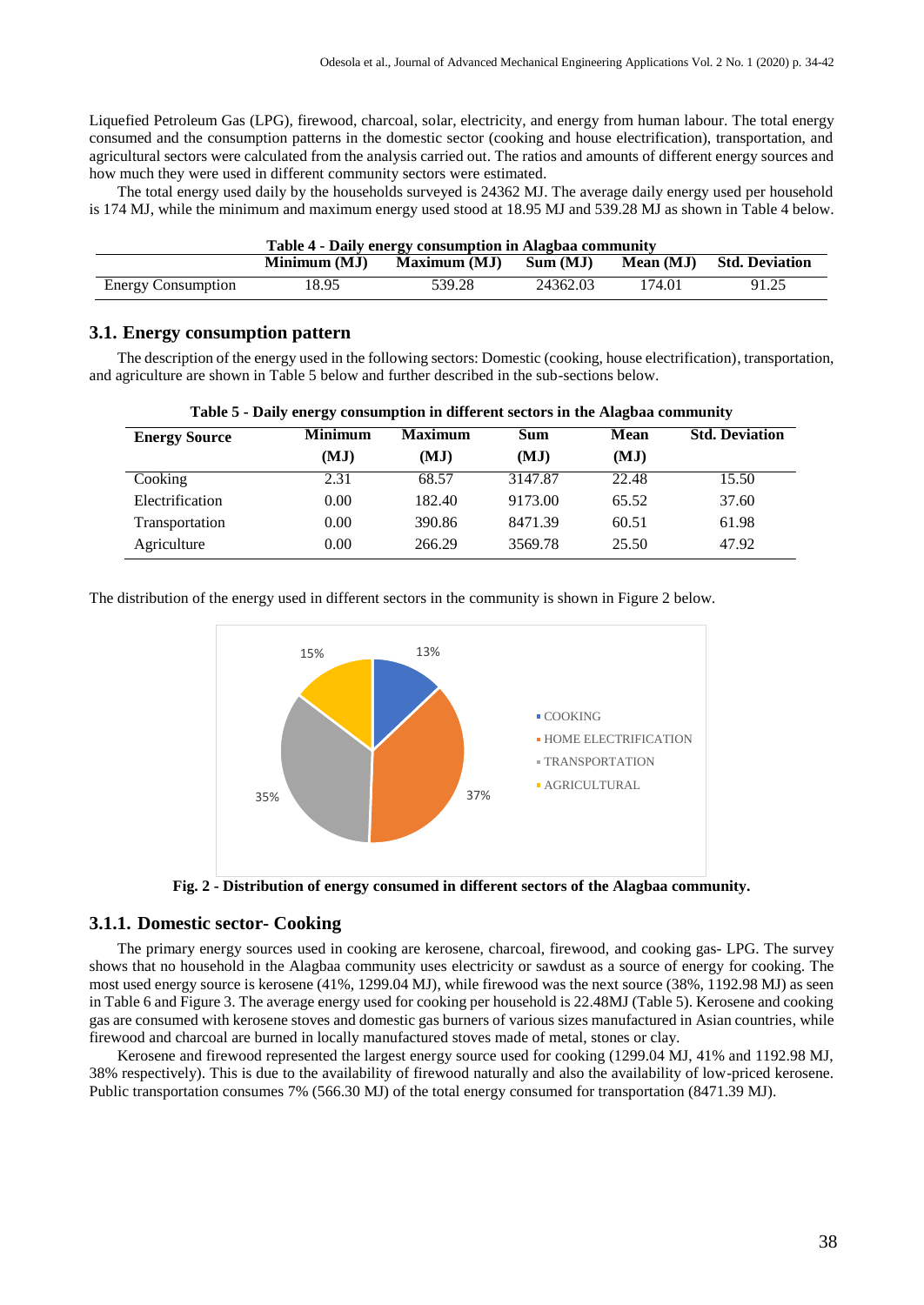Odesola et al., Journal of Advanced Mechanical Engineering Applications Vol. 2 No. 1 (2020) p. 34-42

| Table 6 - Daily energy used for cooking from different sectors |                |                |         |             |                  |  |  |  |  |
|----------------------------------------------------------------|----------------|----------------|---------|-------------|------------------|--|--|--|--|
| <b>Energy Source</b>                                           | <b>Minimum</b> | <b>Maximum</b> | Sum     | <b>Mean</b> | Std.             |  |  |  |  |
|                                                                | (MJ)           | (MJ)           | (MJ)    | (MJ)        | <b>Deviation</b> |  |  |  |  |
| Charcoal                                                       | 0.00           | 68.57          | 115.71  | 0.83        | 6.12             |  |  |  |  |
| Firewood                                                       | 0.00           | 57.86          | 1192.98 | 8.52        | 16.42            |  |  |  |  |
| Kerosene                                                       | 0.00           | 31.37          | 1299.04 | 9.28        | 9.01             |  |  |  |  |
| <b>LPG</b>                                                     | 0.00           | 49.10          | 540.10  | 3.86        | 10.53            |  |  |  |  |



**Fig. 3 - Distribution of energy used for cooking from various sources**.

#### **3.1.2. Domestic sector - Home electrification**

The survey found that only 54.3% of the community's households receive electric power from the Ibadan Electricity Distribution Company (IBEDC). However, 97.1% of the households own an electric generating set, all of them gasolinepowered as shown in Table 7. The majority of the energy consumed under this sector comes from the generating sets. Electrical companies consume 790.33MJ of energy (Table 8), representing approximately 9% of this sector's total energy consumption (Figure 3). The survey analysis discovered that up to 94.3% of the community households own a TV set and 60.7% own fans as shown in Table 9.

It is found that 97% of the households surveyed owned electric generators, converting the fuel's chemical energy into electric energy at low efficiencies. Many community households do not receive power from the Ibadan Electricity Distribution Company (45.7%).

| Table 7 - House electrification frequency distribution |               |                    |  |  |  |  |
|--------------------------------------------------------|---------------|--------------------|--|--|--|--|
| <b>Description</b>                                     | <b>Number</b> | Percentage $(\% )$ |  |  |  |  |
| Households that receive electricity from IBEDC         | 76            | 54.30              |  |  |  |  |
| Households that own a generator                        | 136           | 97.10              |  |  |  |  |
| Generators powered with gasoline                       | 136           | 100.00             |  |  |  |  |
| Generators powered<br>with diesel                      |               | 0.00               |  |  |  |  |

| Table 8 - Daily energy used for house electrification |          |                |         |             |                  |  |  |  |
|-------------------------------------------------------|----------|----------------|---------|-------------|------------------|--|--|--|
| <b>Energy</b>                                         | Minimum  | <b>Maximum</b> | Sum     | <b>Mean</b> | Std.             |  |  |  |
|                                                       | (MJ)     | (MJ)           | (MJ)    | (MJ)        | <b>Deviation</b> |  |  |  |
| Self-generated                                        | $0.00\,$ | 146.57         | 8382.66 | 59.88       | 35.46            |  |  |  |
| <b>IBEDC</b>                                          | $0.00\,$ | 49.17          | 790.33  | 5.65        | 8.48             |  |  |  |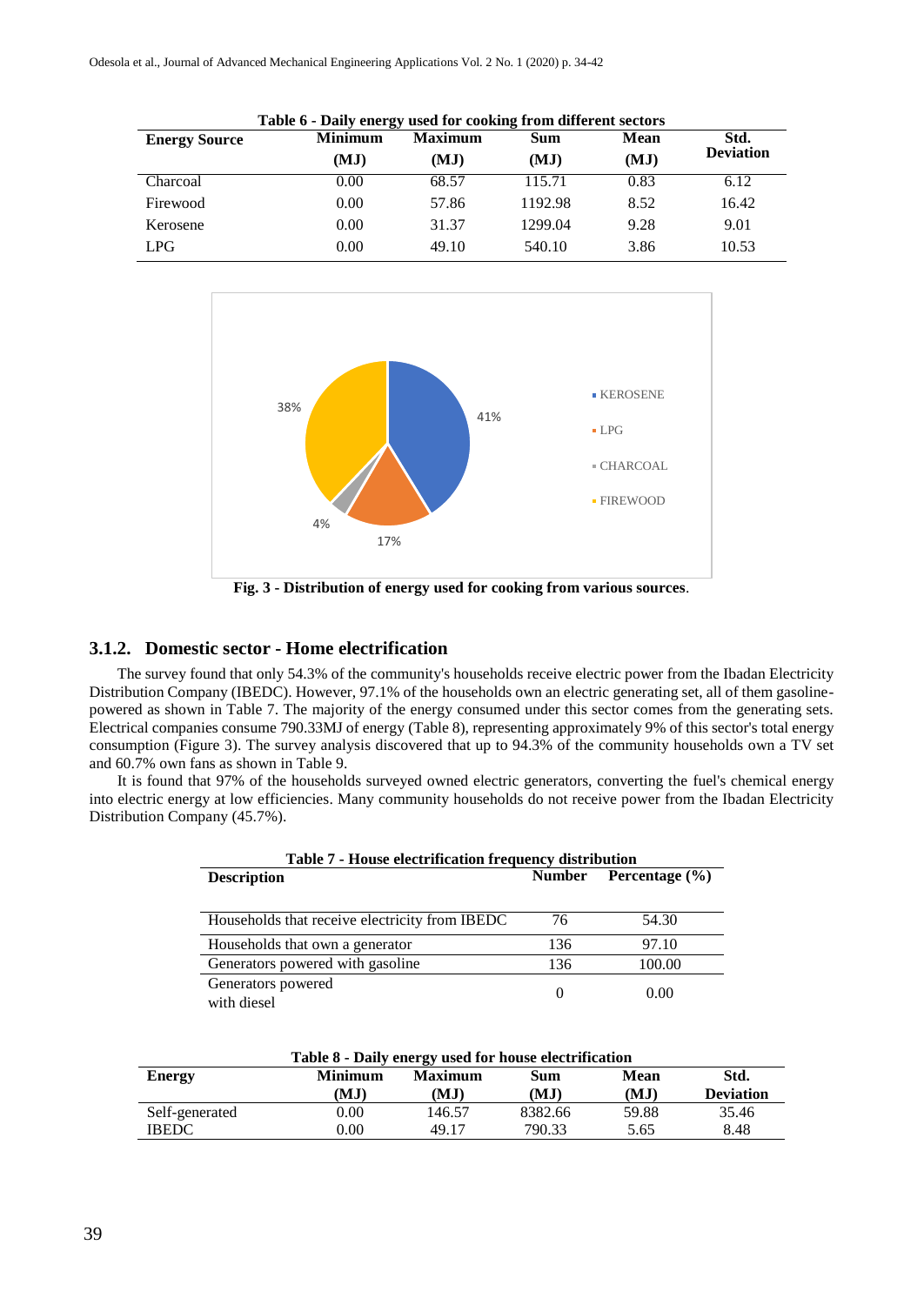|                | 100 <sub>1</sub><br>TV | Fridge | Trequency undertourion of house appliances<br>Antenna | Fan                  | Air<br>conditioner    | Water<br>pumping<br>machine |
|----------------|------------------------|--------|-------------------------------------------------------|----------------------|-----------------------|-----------------------------|
| Number         | 132                    | 68     | $\overline{55}$                                       | 85                   | $\overline{34}$       | 37                          |
| Percentage (%) | 94.30                  | 48.60  | 39.30                                                 | 60.70                | 24.30                 | 26.40                       |
|                |                        | 9%     | 91%                                                   | $\blacksquare$ IBEDC | <b>SELF GENERATED</b> |                             |

**Table 9 - Frequency distribution of house appliances**

**Fig. 4 - Distribution of energy used for home electrification**

# **3.1.3.Transportation**

The vehicles for transportation for both goods and people in the community include cars, motorcycles, trucks, trailers, tricycles and buses. The total amount of energy consumed daily for transportation is 8471 MJ as shown in Table 4. However, 7% (566.3 MJ) of energy distribution comes from the public transportation system (Figure 5 and Table 10), mainly buses, motorcycles, and tricycles. In contrast, private transportation accounted for the remaining 93% (7905.1 MJ). A total of 78.1% of the households surveyed owned at least a vehicle (Table 11).

| Table 10 - Daily energy used for transportation |                        |                        |         |           |                          |  |  |  |
|-------------------------------------------------|------------------------|------------------------|---------|-----------|--------------------------|--|--|--|
|                                                 | <b>Minimum</b><br>(MJ) | <b>Maximum</b><br>(MJ) | Sum(MJ) | Mean (MJ) | Std.<br><b>Deviation</b> |  |  |  |
| <b>Public Transportation</b>                    | 0.00                   | 24.43                  | 566.30  | 4.05      | 4.18                     |  |  |  |
| <b>Private Transportation</b>                   | 0.00                   | 390.86                 | 7905.09 | 56.46     | 61.97                    |  |  |  |

|                   | Car   | <b>Motorcycle</b> | <b>Truck</b> | <b>Trailer</b> | <b>Tricycle</b> | <b>Bus</b> | <b>None</b> |
|-------------------|-------|-------------------|--------------|----------------|-----------------|------------|-------------|
| Number            | 64    |                   |              |                |                 |            |             |
| Percentage $(\%)$ | 45.70 | 12.90             | . 40         | 4.30           | 4.30            | 7.10       | 22.90       |

**Table 11 - Frequency distribution of vehicles used by the surveyed households**



**Fig. 5 - Distribution of energy used for transportation**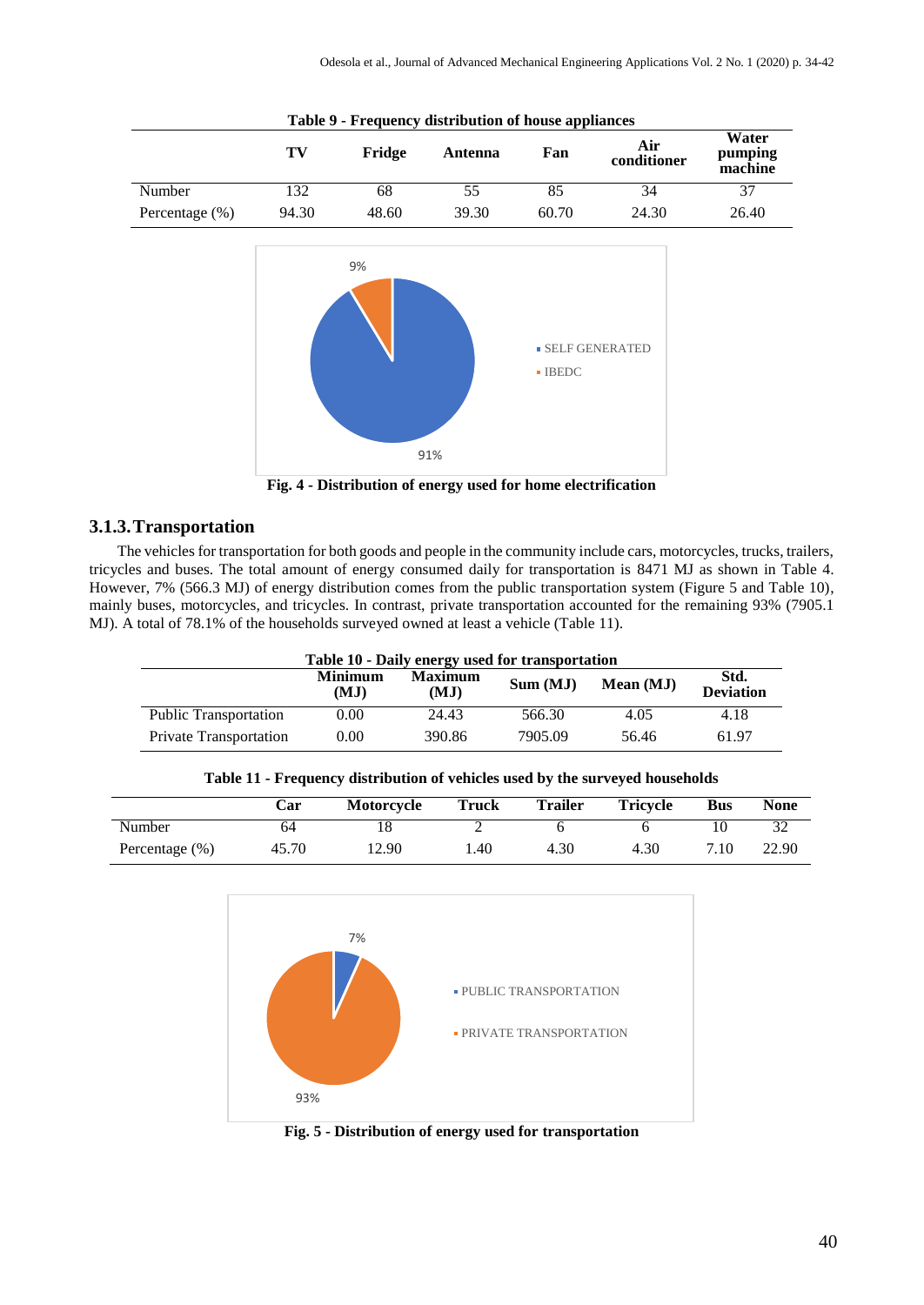# **3.1.4.Agriculture**

The energy sources used in the community for agricultural purposes include charcoal, diesel, electricity, firewood, gasoline, solar and energy obtained from human labour. The agricultural sector in the Alagbaa community consumes daily 3569.78 MJ (Table 5). The primary energy source to carry out the agricultural activities (e.g. planting, weeding, grinding) comes from human-power to operate hand tools with 48% (1723.25MJ) of the total energy used in this sector. This is followed by diesel with 19% (694.80 MJ), and the least used energy source derives from solar energy with 7% (257.81 MJ) as seen in Table 12. Gasoline and energy from charcoal and firewood take about 8%, 9% and 9% respectively of the total energy consumed (273.60 MJ, 317.14 MJ, and 303.17 MJ respectively) as seen in Figure 5. In this community, electricity is not used for any agricultural process due to its low communal reach and insufficient supply. The average energy used per household stands at 25.5 MJ, with the maximum being 266.29 MJ and 0 MJ for households that do not engage in agriculture at all (Table 5).

|               | <b>Minimum</b> | <b>Maximum</b> | <b>Sum</b> | Mean  | <b>Std. Deviation</b> |
|---------------|----------------|----------------|------------|-------|-----------------------|
|               | (MJ)           | (MJ)           | (MJ)       | (MJ)  |                       |
| Charcoal      | 0.00           | 171.43         | 317.14     | 2.27  | 15.68                 |
| Diesel        | 0.00           | 165.43         | 694.80     | 4.96  | 22.24                 |
| Electricity   | 0.00           | 0.00           | 0.00       | 0.00  | 0.00                  |
| Firewood      | 0.00           | 34.71          | 303.17     | 2.17  | 6.71                  |
| Gasoline      | 0.00           | 73.29          | 273.60     | 1.95  | 10.91                 |
| Human-powered | 0.00           | 160.24         | 1723.25    | 12.31 | 28.75                 |
| Solar         | 0.00           | 12.62          | 257.81     | 1.84  | 2.99                  |

| Table 12 - Daily energy consumed for agriculture from various sources |  |  |  |  |
|-----------------------------------------------------------------------|--|--|--|--|
|-----------------------------------------------------------------------|--|--|--|--|



**Fig. 6 - Distribution of energy used for agriculture from various sources**

# **4. Conclusion**

Energy consumption is closely related to economic growth, where the patterns of consumed energy shed light on the economic state and development of the location selected for the study. The total exploited energy consumed stood at approximately 24362.03 MJ with the average being 174.01 MJ per household. There is a large deficiency of energy resources in the community. Some of the conventional resources were not exploited in some sectors. The domestic sector consumes the highest energy for cooking and powering of home appliances (12320.87 MJ, 50% combined). The community's agricultural sector needs to improve its methods and switch to mechanized farming to gain better economic benefits as 48% of the energy consumed comes from human labour.

In this case study, 50% of the energy consumed was channeled towards economic activities. To ensure social development, efficient management of resources, and sustainable economic development, energy planning schemes such as proper exploitation of conventional and renewable energy sources must be carefully formulated with the state and federal government's full support.